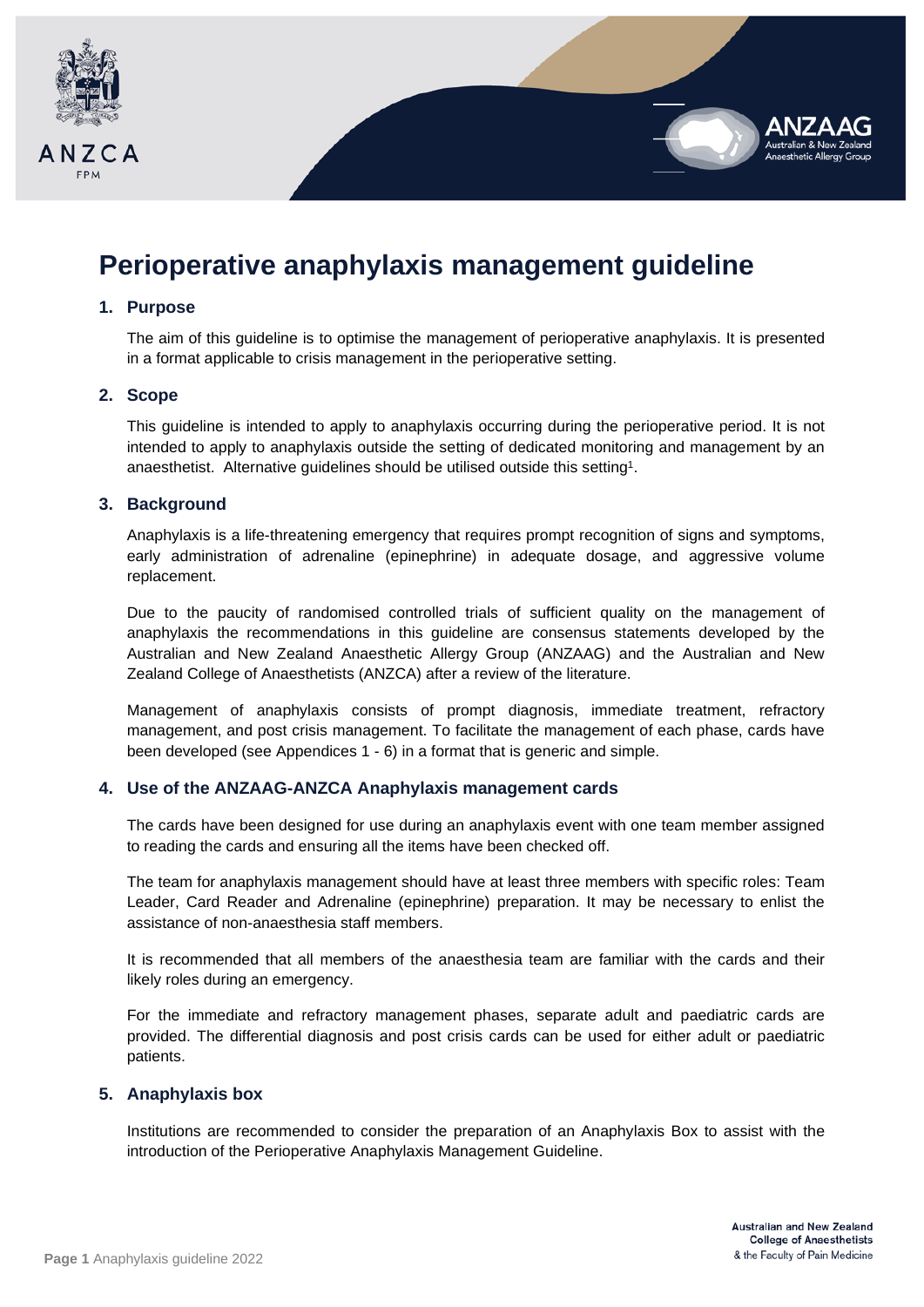

The box should include the laminated anaphylaxis management cards, local infusion and dilution protocols for adrenaline, noradrenaline, vasopressin and salbutamol, as well as collection tubes for tryptase.

The box may also contain patient form letters, patient information brochures and ANZAAG referral forms, which can be found on the ANZAAG website at [www.anzaag.com.](http://www.anzaag.com/)

#### **6. Departmental anaphylaxis lead**

All anaesthesia departments should have a departmental lead for perioperative anaphylaxis acting as a point of contact to ensure that all cases are optimally managed, investigated and followed up. ANZCA, in collaboration with ANZAAG, is setting up a network of anaphylaxis leads in ANZCA accredited training hospitals.

#### **6.1 Diagnosis of anaphylaxis**

- 6.1.1 Early recognition and prompt management of anaphylaxis is essential.
- 6.1.2 Anaphylaxis should be considered if skin signs co-exist with bronchospasm or hypotension.
- 6.1.3 Hypotension or tachycardia alone, especially where this is unresponsive to vasopressors or is unanticipated, should raise suspicion. Bradycardia may also be a presenting sign of anaphylaxis.
- 6.1.4 Bronchospasm or difficulty with ventilation may be a feature of anaphylaxis or the sole presenting feature in some cases.
- 6.1.5 The absence of skin signs does not rule out the diagnosis, as skin signs may not appear until circulation is restored.

#### **6.2 Immediate management - See cards 1 (Adult) and 2 (Paediatric)**

- 6.2.1 Adrenaline (epinephrine) is pivotal in management and, in the recommended doses, causes vasoconstriction, bronchodilation, increased cardiac output, reduced mucosal oedema, and reduced mediator release.
- 6.2.2 The mainstay of the management of moderate to life-threatening anaphylaxis during anaesthesia is carefully titrated intravenous (IV) adrenaline with close monitoring of cardiovascular responses.
- 6.2.3 Because adrenaline has a narrow therapeutic window clinicians need to be aware of the potential for toxicity including accidental overdose, particularly during crisis management.
- 6.2.4 Intramuscular (IM) adrenaline into the lateral thigh should be considered in the initial management of perioperative anaphylaxis where IV access is not yet established or is lost, where haemodynamic monitoring is not in-situ at the start of the reaction, or while awaiting preparation of an adrenaline infusion.
- 6.2.5 After three boluses of adrenaline via either the IV or IM route an adrenaline infusion should be prepared and commenced as early as possible in the clinically appropriate dosage.
- 6.2.6 Adequate fluid resuscitation is a critical step in the management of hypotension. This requires aggressive management, and repeated fluid boluses of 20mL/kg may be required.
- 6.2.7 Large bore IV access should be secured as soon as possible.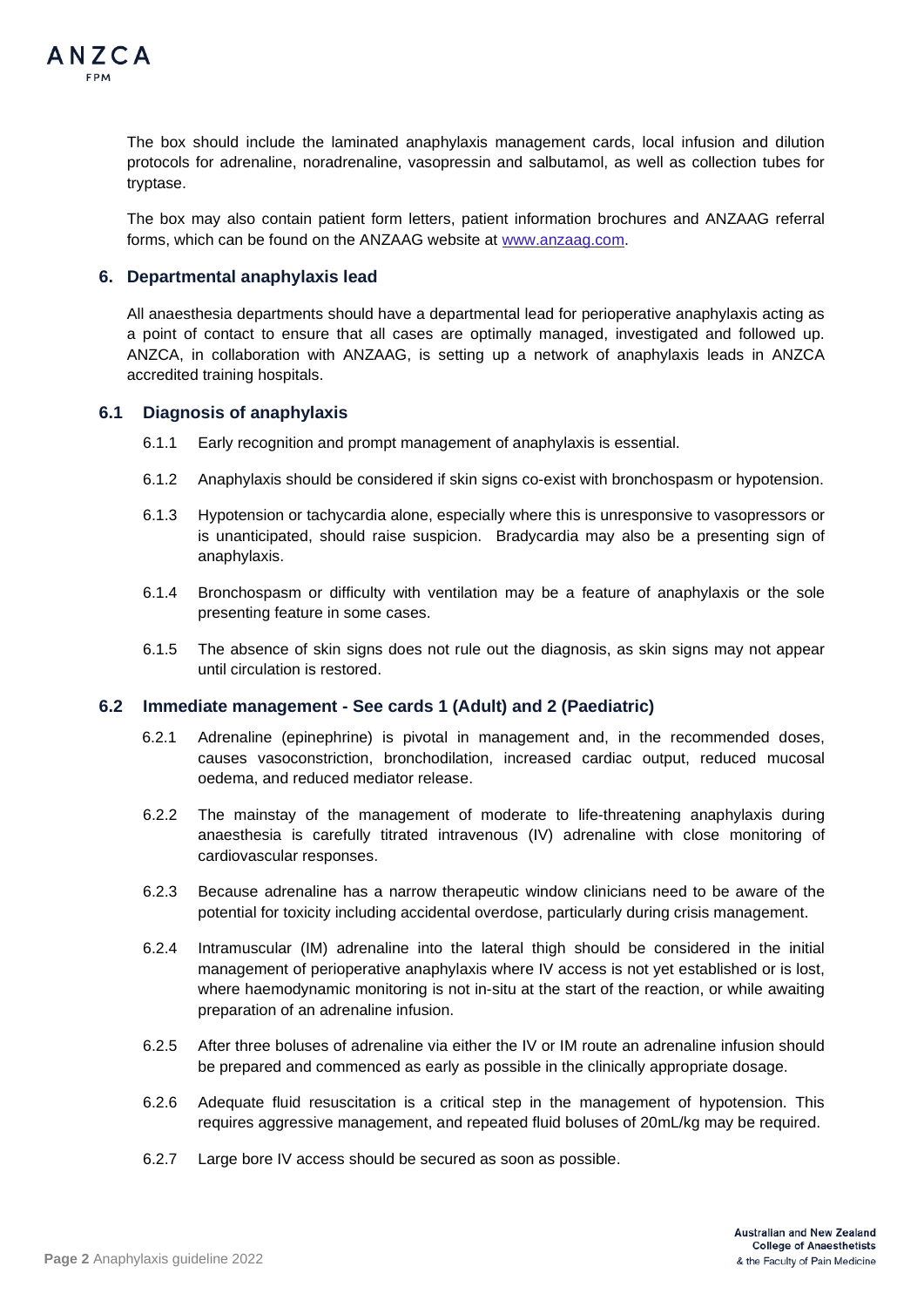

- 6.2.8 Patients should be returned to the supine position as soon as possible where continued resuscitative efforts are required.
- 6.2.9 Ceasing the administration of triggers should be briefly reviewed at the time of diagnosis to ensure possible allergens such as colloid infusion are ceased.
- 6.2.10 Where airway oedema is apparent the consideration of early endotracheal intubation is appropriate.

#### **6.3 Refractory management - See cards 3 (Adult) and 4 (Paediatric)**

- 6.3.1 Where the physiological variables do not stabilise with the immediate management therapy, further treatment options should be added.
- 6.3.2 The diagnosis of anaphylaxis should be reviewed to ensure alternative diagnoses with different treatment paths are considered and the most appropriate therapy is administered. Card 5 is the Differential Diagnosis Card. It lists alternate diagnoses, and relevant therapy.
- 6.3.3 Standard monitoring as recommended by ANZCA *PG18(A) Guideline on monitoring during anaesthesia* should be utilised throughout resuscitative efforts.
- 6.3.4 An arterial line is highly recommended where possible to aid cardiovascular monitoring, blood sampling and continuous monitoring of adrenaline effects.
- 6.3.5 Echocardiography (transthoracic (TTE) or transoesophageal (TOE)), where available, helps optimise therapy by providing information on ventricular function, ventricular filling and vasodilation.
- 6.3.6 In the setting of resistant hypotension alternative vasopressors have been used. They should only be used following adequate administration of adrenaline and IV fluids. The adrenaline should be continued when these agents are added.
- 6.3.7 High airway pressure is less likely to be the predominant feature of anaphylaxis. Alternative treatments for resistant bronchospasm may be used where clinically appropriate. Alternative causes of high airway pressure such as oesophageal intubation, airway device or circuit malfunction and tension pneumothorax should be sought and eliminated as the cause.
- 6.3.8 Management of perioperative anaphylaxis in the pregnant patient includes manual left uterine displacement to minimise aortocaval compression. It may also require a perimortem caesarean delivery in order to facilitate resuscitation of the mother.

#### **6.4 Post crisis management – See card 6**

- 6.4.1 Steroids have been of benefit in the management of other allergic diseases and they are recommended as part of secondary management. They may be useful in cases where there is a protracted reaction.
- 6.4.2 Oral antihistamines are useful for the symptomatic treatment of urticaria, angioedema and pruritus.
- 6.4.3 The decision to proceed or abandon surgery will be determined by the urgency of the surgery, the grade of anaphylaxis, the response to treatment and the patient's underlying comorbidities.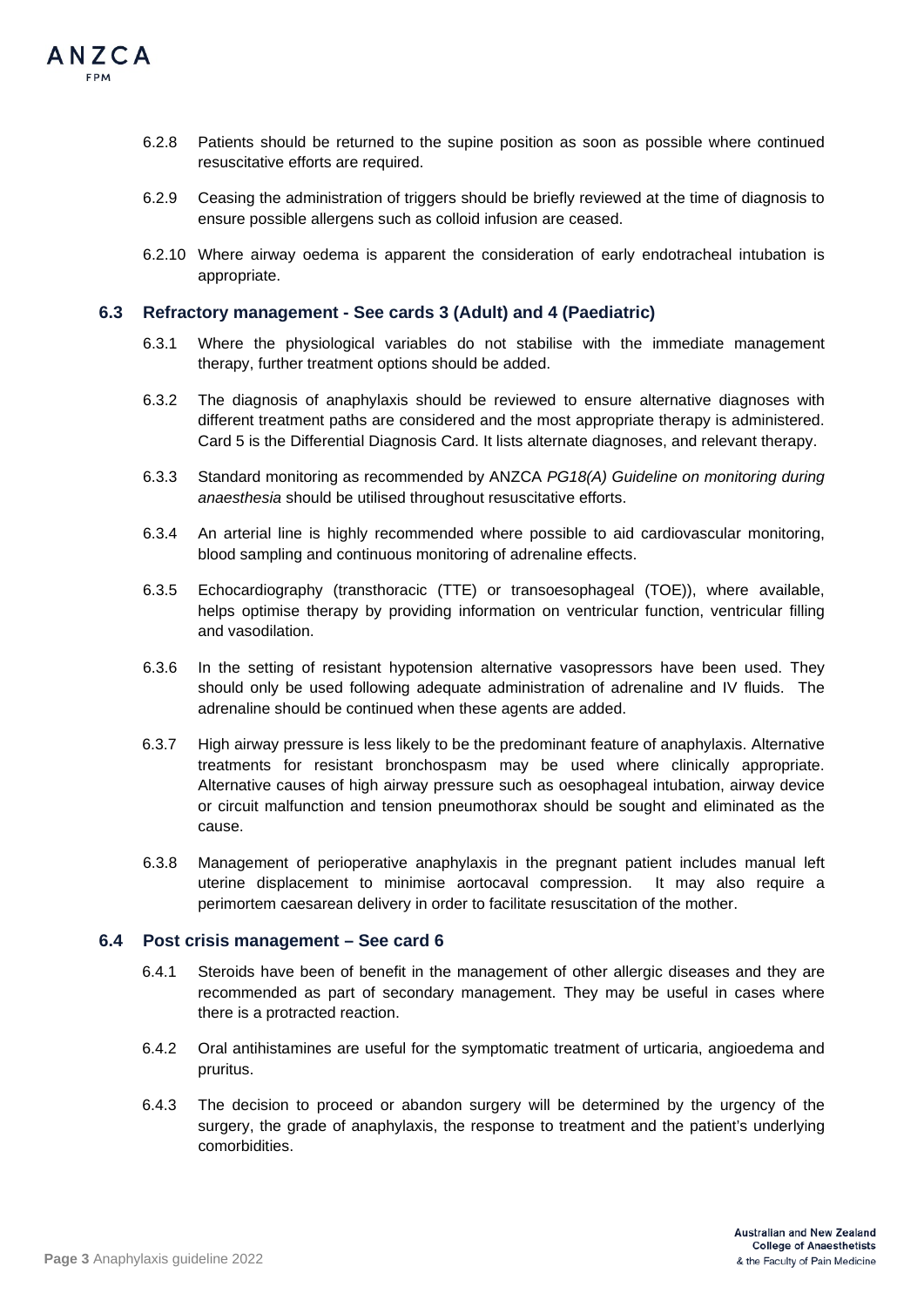

- 6.4.4 An acute elevation of serum tryptase level is supportive of the diagnosis of perioperative anaphylaxis.
- 6.4.5 Serum tryptase levels are recommended to be collected as soon as possible after the onset of symptoms and then at 1 hour, 4 hours and after 24 hours.
- 6.4.6 Most patients who have had a moderate to life-threatening reaction will require admission to an intensive care unit/high dependency unit for around 24 hours. Where the reaction has been either minor or moderate and settled quickly with treatment, a minimum of six hours close monitoring is recommended.
- 6.4.7 Prior to discharge from hospital patients who have had a suspected anaphylaxis require a letter that contains a description of the reaction and the agents administered prior to the reaction.
- 6.4.8 Referral to an anaesthetic allergy testing centre is required to investigate the reaction. The anaesthetic allergy testing centres in Australia and New Zealand are listed on the ANZAAG website – www.anzaag.com

#### **Appendices (see separate cards)**

- **Appendix 1** Adult Immediate Management Card
- **Appendix 2** Paediatric Immediate Management Card
- **Appendix 3** Adult Refractory Management Card
- **Appendix 4** Paediatric Refractory Management Card
- **Appendix 5** Differential Diagnosis Card
- **Appendix 6** Post Crisis Management Card

# **Related ANZCA documents**

Perioperative anaphylaxis management guideline - Background paper

PG18(A) Guideline on monitoring during anaesthesia

## **References**

1. Australasian Society of Clinical Immunology and Allergy (ASCIA). ASCIA Guidelines: Acute Management Anaphylaxis. 2021. Available from: [https://www.allergy.org.au/images/ASCIA\\_HP\\_Guidelines\\_Acute\\_Management\\_Anaphylaxis\\_20](https://www.allergy.org.au/images/ASCIA_HP_Guidelines_Acute_Management_Anaphylaxis_2021.pdf) [21.pdf](https://www.allergy.org.au/images/ASCIA_HP_Guidelines_Acute_Management_Anaphylaxis_2021.pdf) Accessed 24 January 2022.